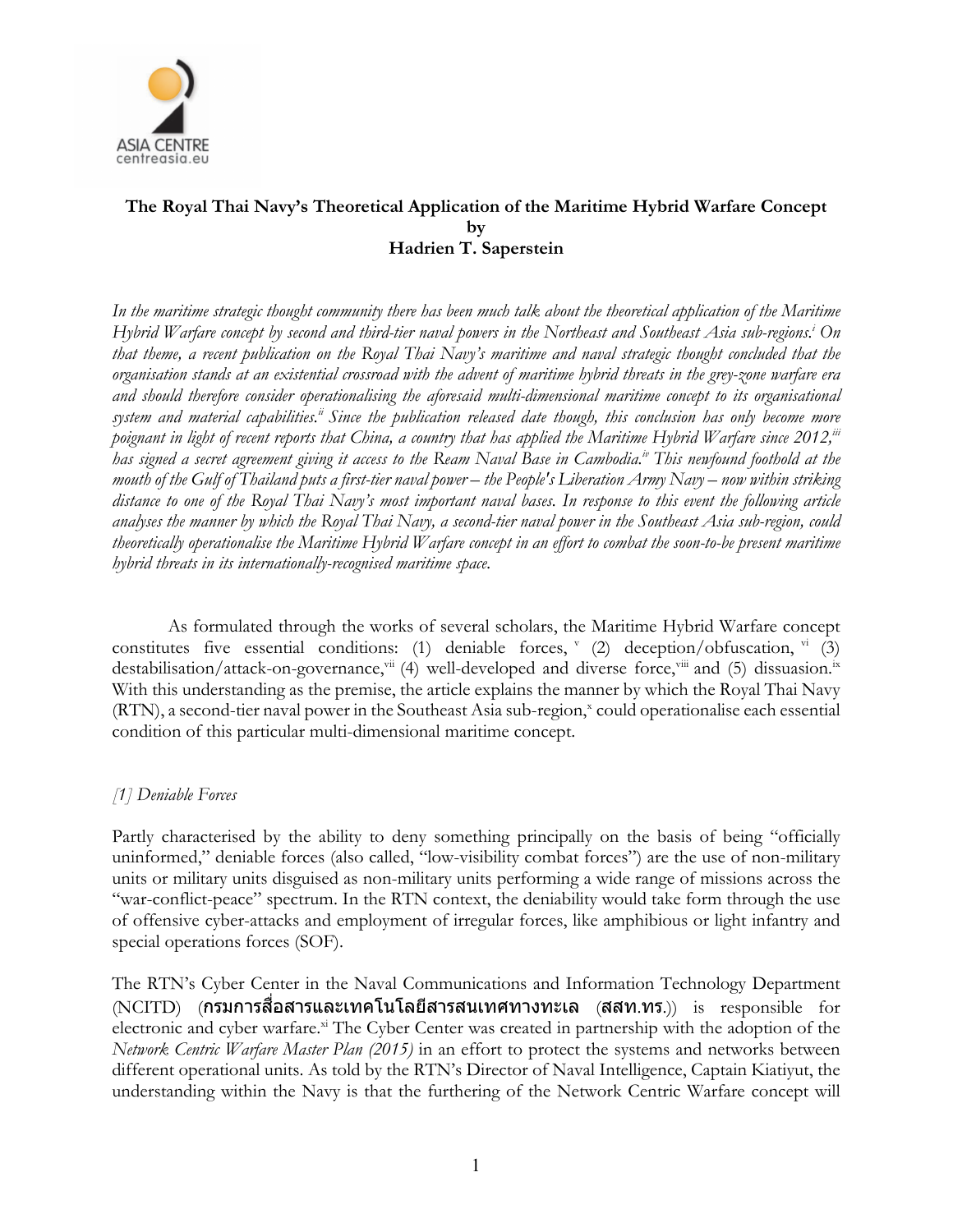mutually increase the quality of the electronic and cyber warfare capabilities and *vice versa*. As a recent addition to the cyber dimension of Thailand, the Cyber Center will remain for the time being a far weaker institution than its Royal Thai Air Force (RTAF) and Royal Thai Army (RTA) brethren. However, this novelty does not necessarily explain away the reasons why the NCITD does not possess any potent offensive capabilities. Therefore, if the RTN wishes to claim a level of deniability in the post-attack environment after carrying out an offensive cyber-attack, then a serious consolidated effort in both investment and attention towards adopting offensive capabilities will be required over the coming years.

In terms of irregular forces, the RTN can muster various units in its long-established SOF community, many already directly under its command. The most renown is the Royal Thai Navy SEALS (หน่วยซลี) and Underwater Demolition Teams (UDTs), officially called the Special Warfare Regiment 1 (กรมรบพิเศษที' ๑) under the Naval Special Warfare Command Division (NSWC) (หน่วยบัญชาการสงครามพิเศษทางเรือ (นสร.)) of the Royal Thai Fleet (RTF) (กองเรือยุทธการ (กร.)).xii While the Thai Navy SEALs focus on reconnaissance and intelligence missions, the UDTs are assigned salvage operations, obstacle clearance and underwater demolitions.<sup>xiii</sup> Since its founding in the early post-Second World War era, the Thai Navy SEALS and UDTs participated in countless missions, including East Timor (Indonesian invasion), Somalia (Task Force Route 151) and Chiang Rai Province (the recent cave dive rescue).<sup>xiv</sup> Outside of this Regiment, the RTN does *not* possess any other combat swimmers. The Navy nevertheless does retain the Diving and Explosive Ordnance Disposal Division (DEODD) (กองประดาน้าและถอดทาลายอมภัณฑ) of the Naval Ordnance Department (NORDD) (กรมสรรพาวุธทหารเรือ (สพ.ทร.)), xv the Marine Recon Anti-Terrorism Team of the 1st Reconnaissance Battalion (กองพันลาดตระเวน / กองพลนาวิกโยธิน (พัน.ลว.)) of the Royal Thai Marine Corps (RTMC) (หน่วยบัญชาการนาวิกโยธิน (นย.)) and the Paramilitary Marine Regiment (กรมทหารพรานนาวิกโยธิน กองทัพเรือ (กรม ทพ.นย, ทร), nicknamed the "Black Shirt Hunters" (**นักรบเสือดำ**). The last regiment is traditionally organised under the RTA's "Thai Rangers"  $(MN)$   $N$ <sup> $\sim$ </sup>  $N$ <sup> $\sim$ </sup>  $N$ <sup> $\sim$ </sup>  $N$ <sup> $\sim$ </sup>  $N$ <sup> $\sim$ </sup>  $N$ <sup> $\sim$ </sup>  $N$ <sup> $\sim$ </sup>  $N$  $\sim$   $N$  $\sim$   $N$  $\sim$   $N$  $\sim$   $N$  $\sim$   $N$  $\sim$   $N$  $\sim$   $N$  $\sim$   $N$  $\sim$   $N$  $\sim$   $N$  $\sim$   $N$  $\sim$   $N$  $\sim$   $N$  $\sim$   $N$  $\sim$   $N$  $\sim$   $N$  $\sim$   $N$  $\sim$  aforementioned units, except for the last, are specifically trained to navigate complex seas.

## *[2] Deception/Obfuscation*

Sun Tzu's famous dictum that "all warfare is based on deception" still holds true today. At the U.S. Army Research Laboratory, in the context of Internet of Battle of Things (IoBT), Alexander Kott penned that "[a] common approach to deception is for the enemy to cause the friendly forces to learn a certain normal pattern, and then perform actions that blend into that pattern, but result in an unanticipated outcome." With that in mind, in order for the RTN to effectively implement a deceptive stroke, it will require blending unanticipated outcomes into normal patterns through the use of different types of vessels including civilian ships. Along with traditional naval vessels, the RTN is able to summon into operations civilian Thai fishing vessels and the Coast Guard Squadron (CGS) (กองเรือยามฝั'ง (กยฝ.)). These two entities are central to the proficiency of deceptive undertakings, as each provide the perfect presentation of normal patterns where unanticipated outcomes may be concealed.

In the Royal Thai Government's (RTG) *Act of Levying Aid for Military Service Affairs of 1987* (พระราชบัญญัติการเกณฑช์ ว่ ยราชการทหาร พ.ศ. **2530**) three sections are especially pertinent to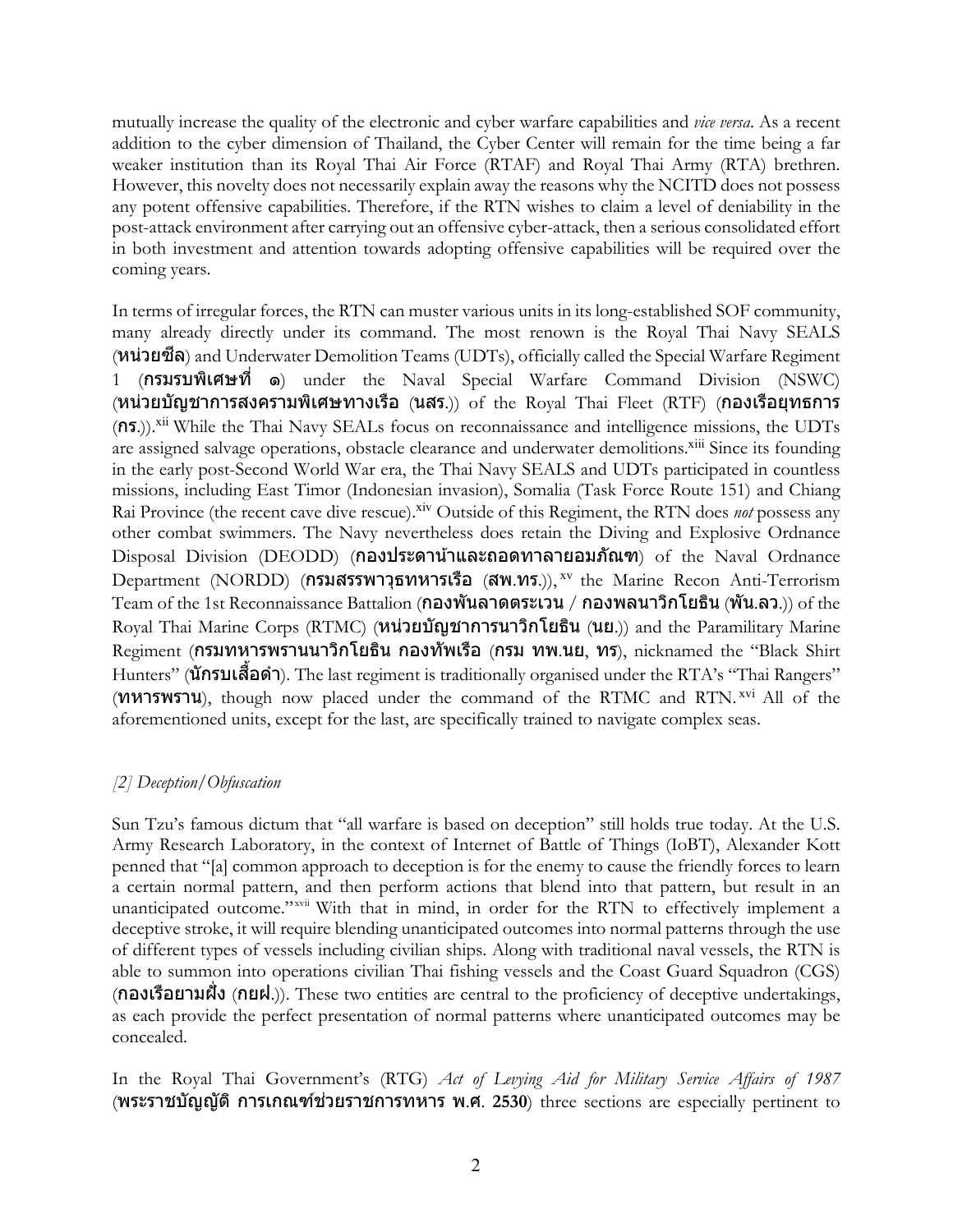deception.<sup>xviii</sup> These sections allows the RTN, and the Royal Thai Armed Forces (RTARF) more generally, to levy "vehicles" (i.e. ships and boats) and "labour" (e.g. humans and works) as "deemed necessary."xix The application of the levied vehicles and labour *per contra* is not specified and left openended, leading to the conclusion that the RTG intentionally preserved a wide range of available operationability to empower relevant governmental authorities. Even permitting this supposed range of operationability, it is unlikely the RTN would operationalise fishing vessels for any sort of high-end warfighting due to their traditionally low material capabilities. The fishing vessels, on the other hand, could still be used deceptively by gathering intelligence on the position of enemy naval and amphibious units. After the European Union threatened to downgrade Thailand's status as a consequence of fishing and human trafficking violations in 2015, the RTN mandated that every fishing vessel going out to open-waters must be equipped with a radio and GPS transmitter.<sup>xx</sup> In adjudicating in such a way the RTN shrewdly expanded the scope of its Maritime Domain/Situation Awareness. As it were, all Thai fishing vessels now essentially operate as an intelligence gathering node for the Thai state. Moreover, in times of existential crisis (e.g. amphibious assault or incursion), the fishing vessels may assist at the operational level through the laying down of fishing nets across the bottom of the shallow seafloor in the Gulf of Thailand and Andaman Sea.<sup>xxi</sup>

Since its founding in 1989, and later authorisation in 1992, the CGS operates directly under the Royal Thai Fleet of the RTN.<sup>xxii</sup> In contrast to other navies (i.e. United States Coast Guard and Her Majesty's Coastguard), the CGS is not separate from the RTN. Amid the reformation of the Thai-Maritime Law Enforcement Coordinating Center (Thai-MECC) (ศูนย์ประสานการปฏิบัติในการรักษาผลประโยชน์ ของชาติทางทะเล (ศรชล)), the RTG High Command assessed the future role of the CGS in relation to the RTN stewardship.<sup>xxiii</sup> The conversations over the CGS polarised sharply the two opposing camps present inside the RTN officer corps. The first camp wanted for the RTN to keep the CGS under its direct control, while the second aspired to divorce the two entities. The majority, however, believed the CGS should indeed remain a subsidiary. Against the entrenched consensus, the position maintained here is that in order to apply the MHW concept it would utterly behove the RTN to separate the two entities into two service branches. Evident nowadays with another Navy that applies the MHW concept (e.g. separation between the Islamic Republic of Iran Navy and the Islamic Revolutionary Guard Corps Navy), the level of deception needed to prevent an escalation in the intensity of conflict involves the ability to declare being "officially uninformed" of actions carried out by the suspected perpetrator, including its sister service. Notwithstanding that the RTN loses direct managerial control, as the primary coordinating unit of Thai-MECC, the RTN's managerial loss over the CGS is purely superficial. In reality, the integrated nature of the new Thai-MECC organisational structure allows the Navy to retain a relatively comparable level of directing control; howbeit, now in possession of a credible level of deniability. Furthermore, they would actually still theoretically be coupled through the Navy's joint operations doctrine that focuses on cohesiveness and integration between (now) the four military service branches.

### *[3] Destabilisation/Attack-On-Governance*

Located in the Southeast Asia (SEA) sub-region, xxiv the RTN operates in an environment with governments and institutions that possess weak governance. This vacuum engenders "corruption, low levels of public trust, weak public and private accountability, ineffective marine law enforcement, poor maritime border and port security, weak security protocols for critical infrastructure, and a lack of cooperation between ministries, institutions, and the private sector leave them more vulnerable to these attacks on governance."xxv Cognisant of this governance structure in the sub-region, the Chinese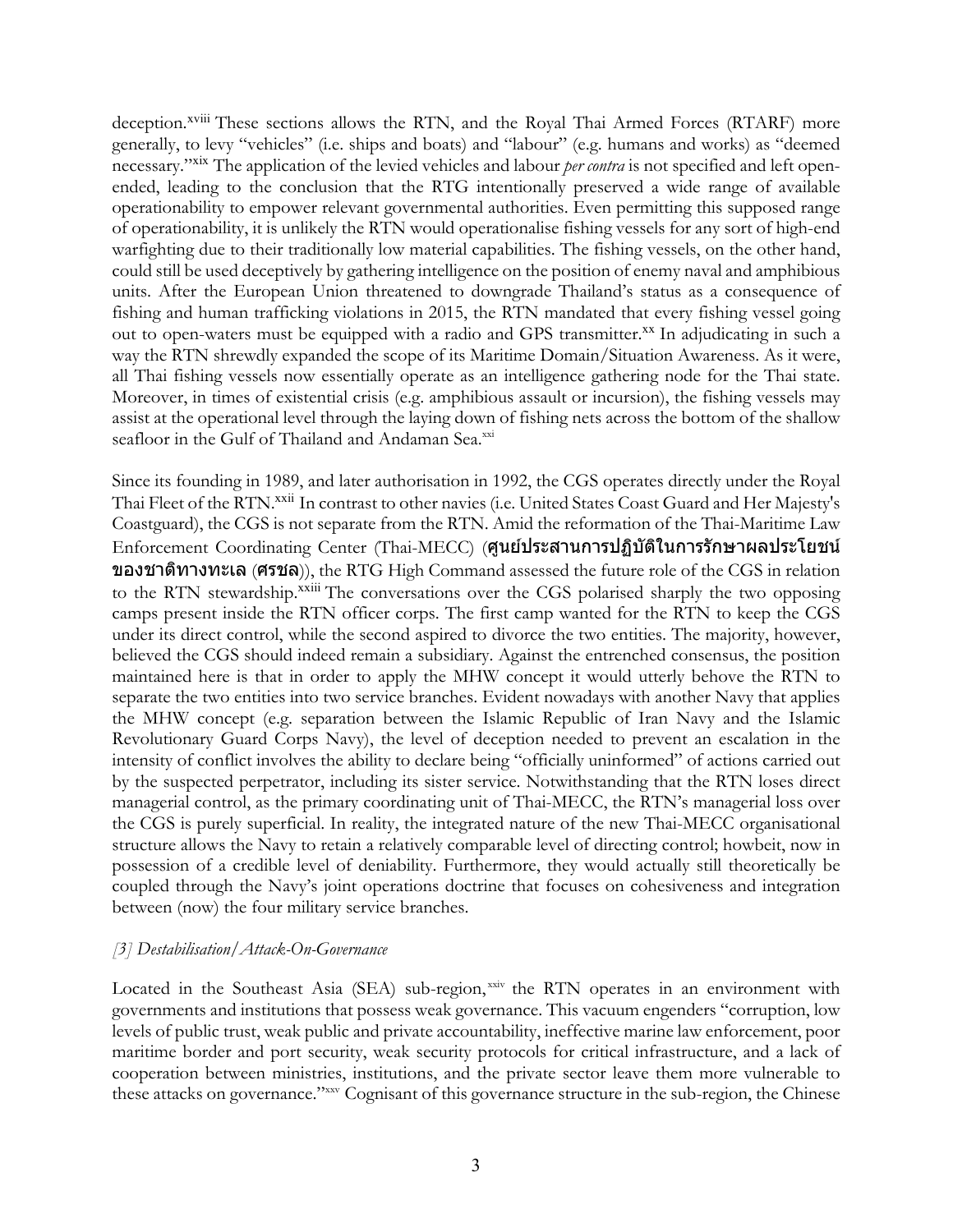People's Liberation Army (PLA) uses the "Three Warfares" concept to destabilise respective actors, whether in the economic or political domains. In line with the Chinese conceptualisation, the RTN should develop a "Thai Three Warfares" concept to destabilise its competitor as to achieve its desired strategic ends. Two brief points must be made beforehand, though. Firstly, as Michael Raska wrote, use of the "Chinese Three Warfares" concept applies only to the operational level and, secondly, as Charles Dunlap explained, the concept acts as part of a larger multi-dimensional effort.<sup>xxv</sup>i This is convenient for our purposes as the relegation of the Thai three warfares concept at the operational level would be compatible with its new adopted larger multi-dimensional effort – the MHW concept  $-$  that is also relegated to the operational level of war. $\frac{x}{x}$ 

Like its parent-term, the Thai Three Warfares concept would be distinguished by three elements: psychological warfare, media/opinion warfare, and lawfare/legal warfare. The first element is characterised by the "aim to influence foreign decision makers and their approach towards [country x's] policies, often carried out simultaneously with public opinion warfare."xxviii The Thai military enjoys a long legacy and history of applying psychological or informational warfare in its internal affairs.xxix It could thus easily replicate this methodological approach in its external operations. Of important note, the psychological warfare concept is understood across the three Thai military branches through an "informational warfare" lens that should not nonetheless be confound with the second element - opinion warfare.xxx

The second element is defined as the "implementation of overt and covert media manipulations, e.g. the use of distorted information, spread out through the media, with the objective to influence the international as well as domestic audience about the rightness of [country x's] foreign policy conduct."xxxi As is the case in the South China Sea, the Chinese government utilises "historical narratives" to justify its claim towards the islands. Along those same lines, the RTN should pay for the production of entertaining "historical dramas" (ละครประวัติศาสตร์) on national and international television and radio in an effort to romanticise a maritime area of operation currently in dispute (i.e. Cambodian maritime border). This recommendation is far from a stretch, as controlling forces in the Thai society possess an established "royalist-nationalist view" of history with roots in the Pak Nam Crisis of 1893.<sup>xxxii</sup> The movement towards reinforcing the royalist-nationalist historical narrative is already underway through the renewal of the *Internal Security Act of 2008* (ISA), which formed the now all powerful Internal Security Operations Command (ISOC)  $($ กองอำนวยการรักษาความมันคงภายในราชอาณาจักร  $($ กอ.รมน. $)$ ). This institution will be central to the development of the media/opinion warfare concept in the domestic environment, assisting the Thai military regime assert its use of force by means of a socio-political militarised arm.<sup>xxxiii</sup> This model should be replicated at an international level, too. The RTN should pay for the publication of "tailormade programs that match the mindset, customs and traditions of different nations" in the ways executed by the South Korean government, who spends six billion won per year (roughly 153,480,890 Baht) on public diplomacy.<sup>xxxiv</sup> One method might be investing in the development of a television network produced in English that would act as a conduit for the Thai state-controlled messaging, in the same way that the Russian Federation utilises the international RT television network to promote its corresponding "strategic narrative."xxxv Although this investment would be costly initially, the use of multi-dimensional maritime strategies and concepts requires an adherence to long-term thinking and long-term investing.

The third element, lawfare/legal warfare, is defined as "the use of law as a means of accomplishing what might otherwise require the application of traditional military force."xxxvi In much the same way,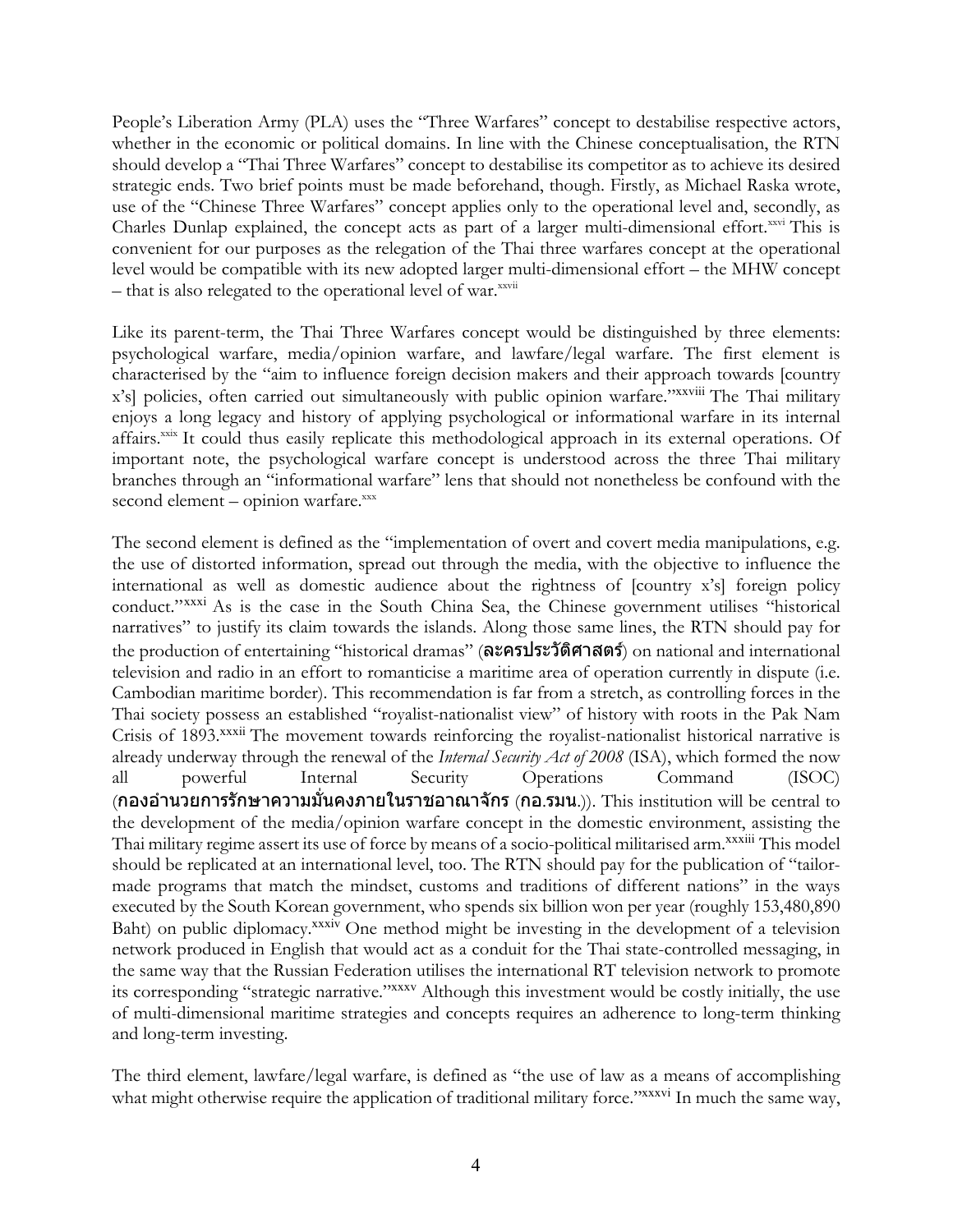Sergio Miracola, at the Italian Institute for Political Studies, described it as the "exploitation of all international norms to fulfilling the set objectives of [country x] while also undermining other states' foreign policy goals through international fora."xxxvii This mission would be most effective with the condition that the mandate of the RTN's Military Legislation Division (MLD) (กองกฤษฎีกา (กฎก.)) was expanded to include such endeavours and supported by the Thai Ministry of Foreign Affairs (MFA) (กระทรวงการต่างประเทศ). In a joint venture, the two governmental institutions would exploit relevant international customary norms and treaties like the United Nations Convention on the Law of the Sea (UNCLOS) and the Law of Armed Conflict (LOAC). Despite the fact this last recommendation breaks from its current foreign policy practices, it remains feasible considering the RTN is already a close onlooker and frequent physical attendee at international forums on warfare. xxxviii

### *[4] Well-Developed and Diverse Force*

Among the five essential conditions the RTN is most lacking in terms of possessing a well-developed and diverse force. This position must not be read as a criticism of the quality of the Offshore Patrol Vessels (OPVs) built for the Navy. On the contrary, the quality of the second Krabi-class OPV constructed by the Bangkok Dockyard Ltd., designed after the Royal Navy's River-class OPV and that included technology transfers from the United Kingdom, is viewed in a positive light here.<sup>xxxix</sup> Moreover, the purchase and construction of large OPVs (i.e. Frigates) by the RTN over recent years falls in line with the global trends in naval procurements; where, for instance, the Frigate will go from  $22\%$  to  $28.7\%$  of global naval vessels and surface combatants in between  $2019$  and  $2029$ .<sup>xl</sup> The criticism is with the RTN's preferential treatment given to surface warfare over other areas, like subsurface warfare, seabed warfare, and unmanned aerial vehicle (UAVs) technology.

In the context of sub-surface warfare, the Navy purchased the Yuan-class submarines from China that will arrive fully loaded with technology, operational training, and doctrine. Yet, the RTN Submarine Squadron (SS) (กองเรือดาน้า (กดน.)) conducted combined submarine training focused on operations procedures and tactics with the United States Navy during the CARAT exercise in 2019.<sup>xli</sup> In coming months after the Covid-19 crisis period eases, the Submarine Squadron must hold the naval military exercises already organised with China in order to acquire the necessary submarine training in three levels of war: tactical, operational, and doctrinal. Unless the RTN Headquarters accepts that the Squadron partly moves towards Chinese politico-military sphere of influence, it will be unable to operate the  $(\sim$ three) submarines with a qualified-degree of efficiency; for, the commanding naval officers will overlay American submarine doctrine learned during naval exercises and at war colleges onto Chinese submarine technology. As noted elsewhere, any drastic change in technology platforms by a service branch necessitates a respective change doctrine or else a qualified-loss of efficiency with the new technology follows.<sup>xlii</sup> The recent planned trip to China by a group of Thai submariners, whom mostly speak fluent mandarin, and which was ultimately cancelled due to Covid-19 travel restrictions, is a step in the right direction towards resolving the doctrinal-technological incompatibility that now hangs over the Squadron.<sup>xliii</sup>

Having said that, the RTN should still seek to counteract the growing multi-domain dependency on Chinese material goods and doctrinal conceptualisation, as a noted scholar recently commented.<sup>xliv</sup> A way this may be achieve is the RTN shifting its gaze from the expensively-priced large, traditional Chinese submarine towards the cheaper domestic mini-submarine project in the works antecedently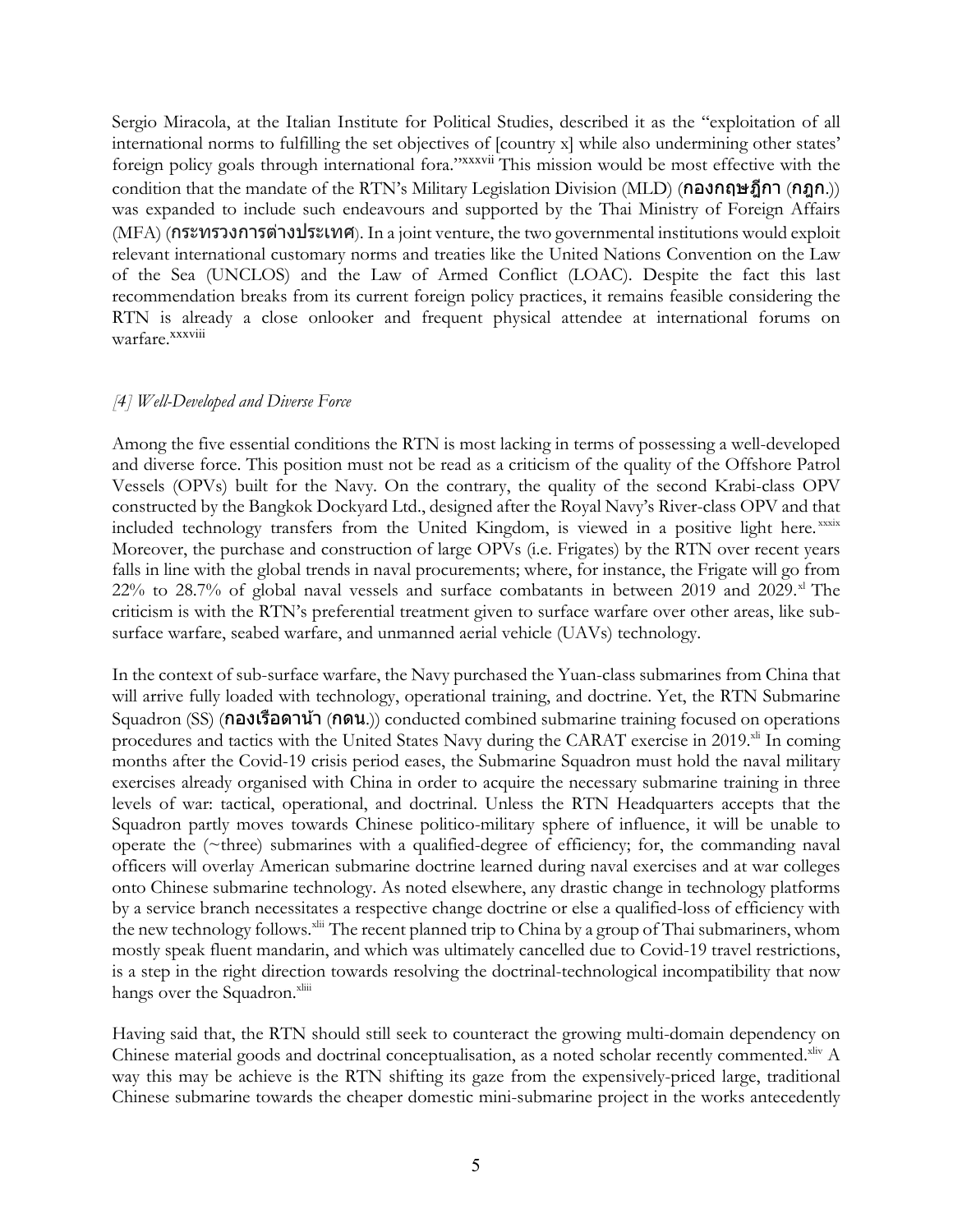green-lighted by the Thai prime minister in 2018. Under the current plan, "the design will take four years and construction of the first mini-submarine another two years, to be followed by seaworthiness checks and training for one year, or a total of seven years," as stated by Captain Sattaya Chandraprabha, the head of the mini-submarine research project.<sup>xlv</sup> These efforts together would seek to prevent the Squadron, and the Navy more generally, from further falling into the Chinese politico-military orbit by requiring the Squadron to develop its own mini-submarine doctrine that would counter-balance the large-submarine doctrine learned in China. More importantly than escaping the Chinese politicomilitary sphere of influence, as studies have previously shown with North Korea, naval attacks from relatively low-tech mini-submarines exploit the operational gaps in traditional blue-water antisubmarine warfare doctrine.xlvi Even perhaps more than the larger imported submarines, the use of domestically constructed mini-submarines would assist the RTN Submarine Squadron successfully operationalise the MHW concept.

In the context of seabed warfare, or, "operations to, from and across the ocean floor,"xlvii the RTN does *not* presently possess the material capabilities or any allocated funds to acquire or develop "highend seabed warfare" (e.g. use of "automated seafloor sensor networks" through the Gulf of Thailand and Andaman Sea) capabilities. XIViii In spite of that the RTN is capable of affecting "low-end seabed warfare" by destroying or cutting automated seafloor sensor networks through the use of combat swimmers. The article distinguishes between high-end and low-end seabed warfare seeing that there is a sizeable difference between the laying down of automated seafloor sensor networks – expensive and technology-intensive – and merely cutting of those said networks – cheap and technology-light. In the near-term though, this lack of high-end seabed warfare capabilities will make it increasingly more challenging for second-tier naval powers with a long total coastline (i.e. Thailand's coastline is 3,219 km) to protect their maritime interests as the next chapter in undersea competition is moving away from solely submarine warfare. Meaning, even supposing that the RTN acquires imported submarines and/or develops domestically constructed mini-submarines, at the time of their inductions in the Fleet, the Navy's most valuable naval assets will immediately become genuinely vulnerable to an "undersea family of systems and battle networks."xlix Though not yet discussed in both the western and Thai literatures, one of the real threats to the strategic ends found in numerous national strategy documents – *twenty-year national strategy* (2018-2037) and *National Security and Policy Plan* (2019-2022) – actually comes from the RTN's lack of (defensive) high-end seabed warfare capabilities. Therefore, the RTN should extend the operationability of the MHW concept to seabed warfare, as was implemented by the Russian Navy previously, by acquiring or developing comparatively cheap undersea networks that could enable coordinate surveillance or attack operations between the assets already owned by the Fleet.

With the hope to diversify its UAV capabilities, the RTN purchased two sets of Austrian-made vertical take-off and landing (VTOL) "unmanned air systems" (UAS) called Camcopter S-100s from Schiebel Group at a cost of 600 million baht.<sup>Ii</sup> Yet, similar to the criticism of the Navy's order of the HTMS Chakri Narebet aircraft carrier from Spain in 1992, the RNT should insure future purchases of UAVs comes attached with repair capabilities. A solution is for the Navy to further augment investments in indigenous companies, like RV Connex, who specialises in UAV production.<sup>Iii</sup> Another solution is for the RTN to further enhance its relationship with the Defence Technology Institute (DTI) (สถาบันเทคโนโลยีป้องกันประเทศ), a research and development agency operating as a public organisation under the oversight of the Thai Ministry of Defence, which lists development of a domestic UAS as one of its six primary missions.<sup>liii</sup>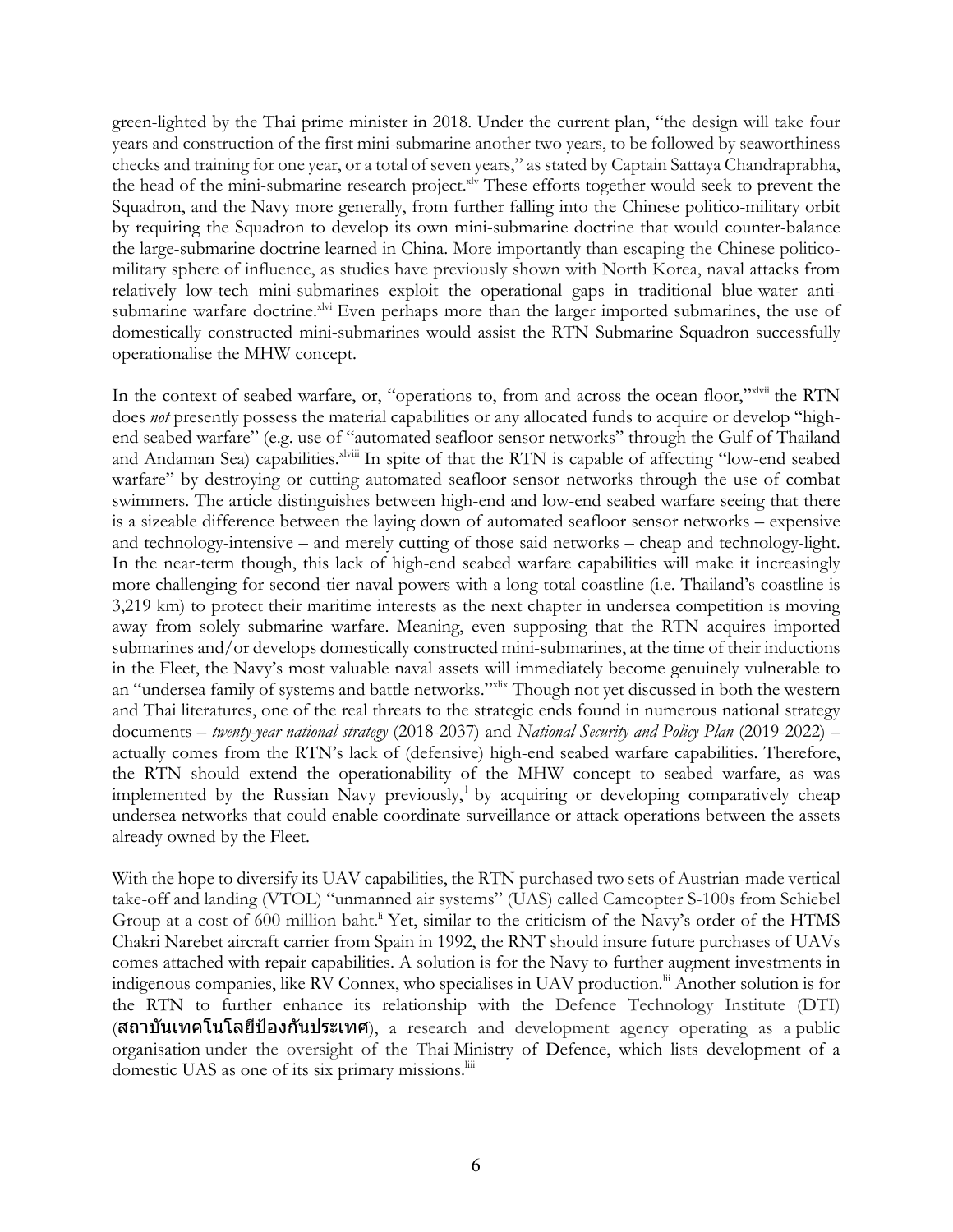#### *[5] Dissuasion*

In the earlier writings of Martin Murphy and Gary Schaub, the tenet of dissuasion is fundamentally linked with the previous tenet of destabilisation. In their view, the act of destabilising may in fact create uncontrollable escalation. Nevertheless, if paired with a "program of dissuasion," then the escalation may be controlled accordingly.<sup>liv</sup> An existent example is the Russian nuclear strategy as outlined in its open-secret first-strike doctrine, where the threat or actual use of nuclear escalation would actually serve to "de-escalate" a conflict.<sup>1v</sup> In other words, any acts by the RTN that destabilised another external entity must be conducted once in possession of capabilities that can disproportionately and rapidly escalate the conflict in order to secure de-escalation in the overall situation. The creation and use of a Thai three warfare concept should consequently be coupled with a program of dissuasion organised by the RTN in cooperation with Thai-MECC partnered agencies.

Beyond the traditional naval methods of dissuasion for second-tier naval powers, the RTN's program of dissuasion should start with the purchase of medium-to-long range, mobile cruise missiles. A recent news article announced that the RTN and Indian Navy are in advanced talks for the acquisition of missiles – BrahMos-II cruise missiles – and other indigenous weapon systems.<sup> $\nu$ i</sup> The new expected range of the BrahMos-II cruise missiles is around 450 kilometers doubling the range of the original BrahMos-I cruise missile. With these medium-range mobile cruise missiles, the RTN's Air and Coastal  $\rm{Defense}\ \rm{Command}\ (\rm{ACDC})$   $($ หน่วยบัญชาการต่อสู้อากาศยานและรักษาฝั่ง (สอ.รฝ. $\rangle$ )  $\rm{could}\ \rm{position}$ several dozen across the coasts of the Gulf of Thailand and Andaman Sea. The ownership of mediumrange mobile cruise missiles further enhances the RTN's "defense in depth," "anti-access/area denial"  $(A2/AD)$  or "entrance denial," and "sea denial" capabilities. The acquisition of mobile cruise missiles also plays a major role, as suggested RTN Rear Admiral Khamron Pisonyuthagarn, for the practical adoption of the "Ring-Fenced" maritime strategy. Originating from the strategic thought of the Royal New Zealand Navy, this maritime strategy focuses on the use and deployment of forces like "multilayer rings" with diplomatic policy controlling each ring.<sup>Ivii</sup> It is the position here that the adoption and application of the MHW concept would stand harmoniously within this New Zealand strategic concept with Thai characteristics.

\* \* \*

This article demonstrated that the Royal Thai Navy is indeed theoretically capable to operationalise the five essential conditions of the multi-dimensional maritime concept – Maritime Hybrid Warfare. In regards to the first essential condition of deniable forces, the Royal Thai Navy is constrained in the use of offensive cyber-attacks though possesses a whole wide variety of available irregular forces, like the Thai Special Warfare Regiment. In the context of deception/obfuscation, along with the traditional naval personnel and vessels, the Royal Thai Navy is able to operationalise civilian Thai fishing vessels and the Coast Guard Squadron. For destabilisation/attack-on-governance purposes, the Royal Thai Navy should contemplate developing a Thai three warfares concept similar to the Chinese conceptualisation: psychological warfare, media/opinion warfare and lawfare/legal warfare. With respects to well-developed and diverse force, the Royal Thai Navy should look beyond large, traditional naval assets and accelerate works on foregoing investments like mini-submarines and small UAVs, but, also, develop defensive high-end seabed warfare capabilities. As to dissuasion, along with the traditional naval methods, the Royal Thai Navy should acquire medium-to-long range, mobile cruise missiles positioned along the coasts of the Gulf of Thailand and Andaman Sea.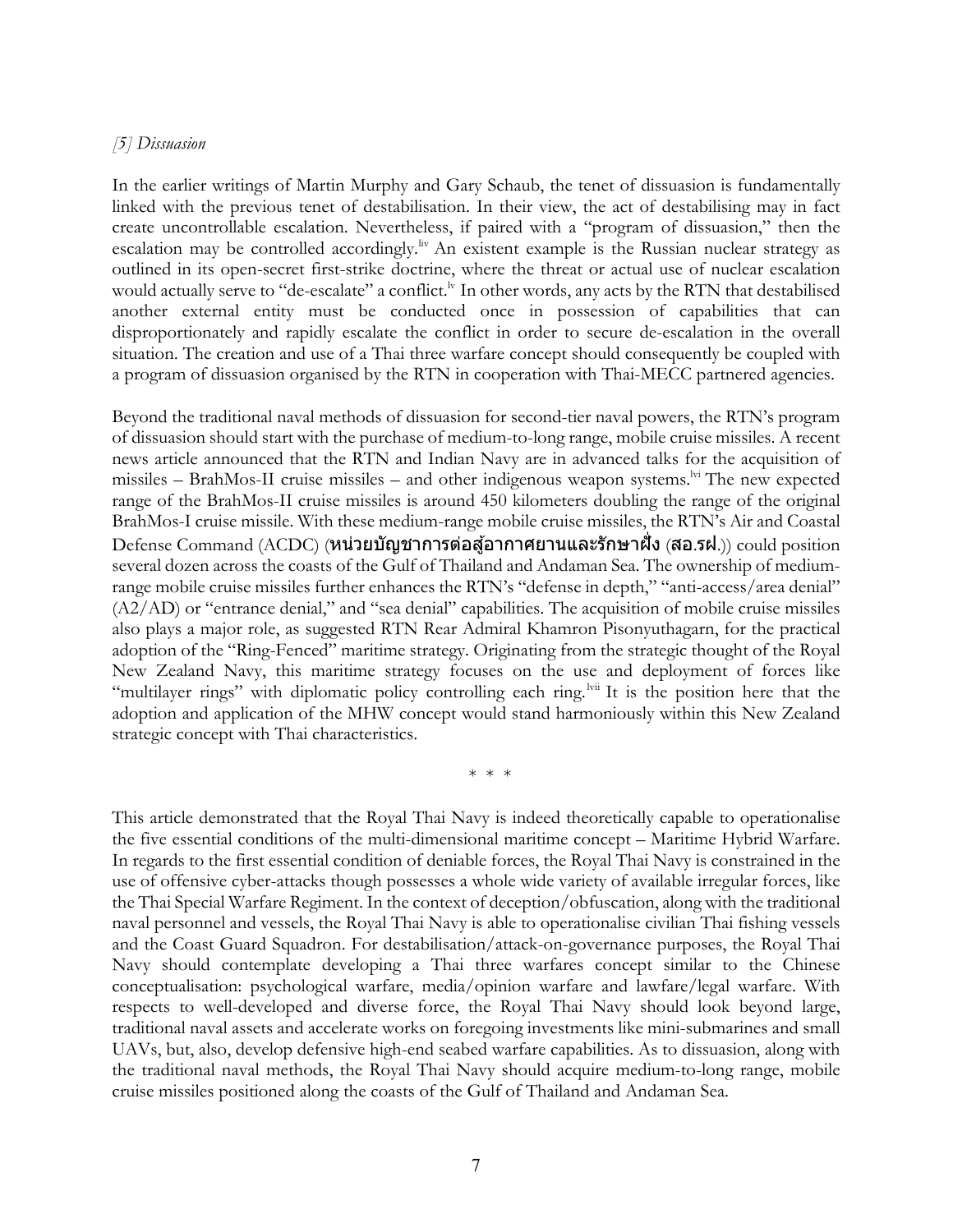<sup>v</sup> Colum Hawken, "Q-Boats and Chaos: Hybrid War on the High Seas," *The Bridge*, December 07, 2017.

vi *Ibid*.

 $\overline{a}$ 

xii Breakdown of the various Royal Thai Navy Departments are found in the following document: http://www.rtna.ac.th/departments/physics/E-namelist.pdf

xiii Kenneth Conboy, *South-East Asian Special Forces*, (Oxford: Osprey Publishing, 2005).

xx Legacy Phuket Legacy, "Special task force created to combat IUUs," *The Thaiger*, May 18, 2015.

xxi Information provided during private conversation with a Royal Thai Navy Admiral.

xxii Global Security, "Coast Guard Squadron," *GlobalSecurity.org,* no date.

xxiii Prashanth Parameswaran, "Managing the Rise of Southeast Asia's Coast Guards," *Wilson Center*, February, 2019.

xxv Kremidas-Courtney, "Countering Hybrid," 2018.

xxviii Tasha Wibawa, "China's National Security and the 'Three warfares,'" *ABC News*, February 25, 2019.

xxix Janjira Sombatpoonsiri, "'Fake News' and Thailand's Information Wars," *The Diplomat*, Jul. 03, 2019.

- xxx Information provided during private conversation with a Royal Thai Army Colonel and Royal Thai Navy Captain. xxxi Sergio Miracola, "Chinese Hybrid Warfare," *ISPI*, December 21, 2018.
- xxxii Gregory Raymond, *Thai Military Power: A Culture of Strategic Accommodation*, (Copenhagen: NIAS Press, 2018), 49.

<sup>i</sup> Weichong Ong, "The Rise of Hybrid Actors in the Asia-Pacific," *The Pacific Review* vol. 31. no. 6, (2018): 740-761.

ii Hadrien T. Saperstein, "The Royal Thai Navy's Maritime and Naval Strategic Thought in the Post-Global Financial Crisis Period," *Strife Journal*, Issue 13 (summer 2020): 15-38.

iii Chiuki Aoi, Madoka Futamura, and Alessio Patalano, "Introduction: Hybrid Warfare in Asia: Its Meaning and Shape," *The Pacific Review* vol. 31, no. 6 (2018): 701.

iv Luke Hunt, "Cambodia Says Naval Base Open for All, Not Just China," *The Diplomat*, Oct. 08, 2020.

vii Chris Kremidas-Courtney, "Countering Hybrid Threats in the Maritime Environment," *The Maritime Executive*, June 11, 2018.

viii Andrew Metrick and Kathleen, "Maritime Domain Awareness in Northern Europe," *Center for Strategic & International Studies*, (March, 2018): iv and 5.

ix Martin Murphy and Gary Schaub Jr., "'Sea of Peace' or Sea of War: Russian Maritime Hybrid Warfare in the Baltic Sea," *Naval War College Review* 71, no. 2 (2018): 124.

<sup>x</sup> Eric Grove, *The Future of Sea Power* (Annapolis, MD: Naval Institute Press, 1990), 236– 240; Steven Haines, "War at Sea: Nineteenth-Century Laws for Twenty-first Century Wars?," *International Review of the Red Cross* vol. 98, no. 2 (2016): 430; Steven Haines, "New Navies and Maritime Powers," in *The Sea in History: The Modern World*, ed. Nicholas Roger vol. 4 (Martlesham: Boydell and Brewer, 2016), 88–89.

xi Royal Thai Navy, Naval Communications and Information Technology Department official website: http://www.ncit.navy.mi.th/index.php/main/index

xiv Joel K. Bourne, Jr., "The Untold Story of the daring Cave Divers who save the Thai soccer team," *National Geographic*, March 4, 2019.

xv Collective, "Explosive Ordnance Disposal Mobile Unit 11 Shares Knowledge with Royal Thai Navy," *Naval Today*, May 28, 2013; Commander Task Force 75 Public Affairs, "US Navy, Royal Thai Navy explosive ordnance disposal technicians conduct knowledge exchange during CARAT 2019," *Commander of the U.S. 7th Fleet*, June 2, 2019.

xvi Desmond Ball, *The Boys in Black*, (Bangkok: White Lotus Press, 2004); Collective, "'Defense Council,' the green light set up by the Marine Corps Rangers, overseeing the 3 border provinces," *Matichon Online*, April 18, 2016, https://www.matichon.co.th/politics/news\_109009.

xvii Alexander Kott, "The Internet of Battle Things," *Computer* vol. 49, no. 12 (2016): 1.

xviii Royal Thai Government, *The Act of levying to aid the military service's affairs B.C. 2530 [1987]*, sections 11, 12, and 43. xix *Ibid*., section 12.

xxiv Hadrien T. Saperstein, "The EU's (Next) Asia Strategy," *The King's Think Tank*, Mar. 4, 2020.

xxvi Michael Raska, "China and the 'Three Warfares'," *The Diplomat*, December 18, 2015; Charles Dunlap Jr., "Lawfare 101: A Primer," *Military Review*, (2017): 8-17.

xxvii Ofer Friedman, *Russian "Hybrid Warfare:" Resurgence and Politicization,* (London: Oxford University Press, 2019).

xxxiii Puangthong R. Pawakapan, "The Central Role of Thailand's Internal Security Operations Command in the Post-Counter Insurgency Period," *ISEAS-Yusof Ishak Institute*, (2017): 1-34.

xxxiv John Power, "How important is national image?," *The Korean Herald*, August 12, 2013.

xxxv Robert Elliot, "How Russia Spreads Disinformation via RT," *Guardian*, July 26, 2019.